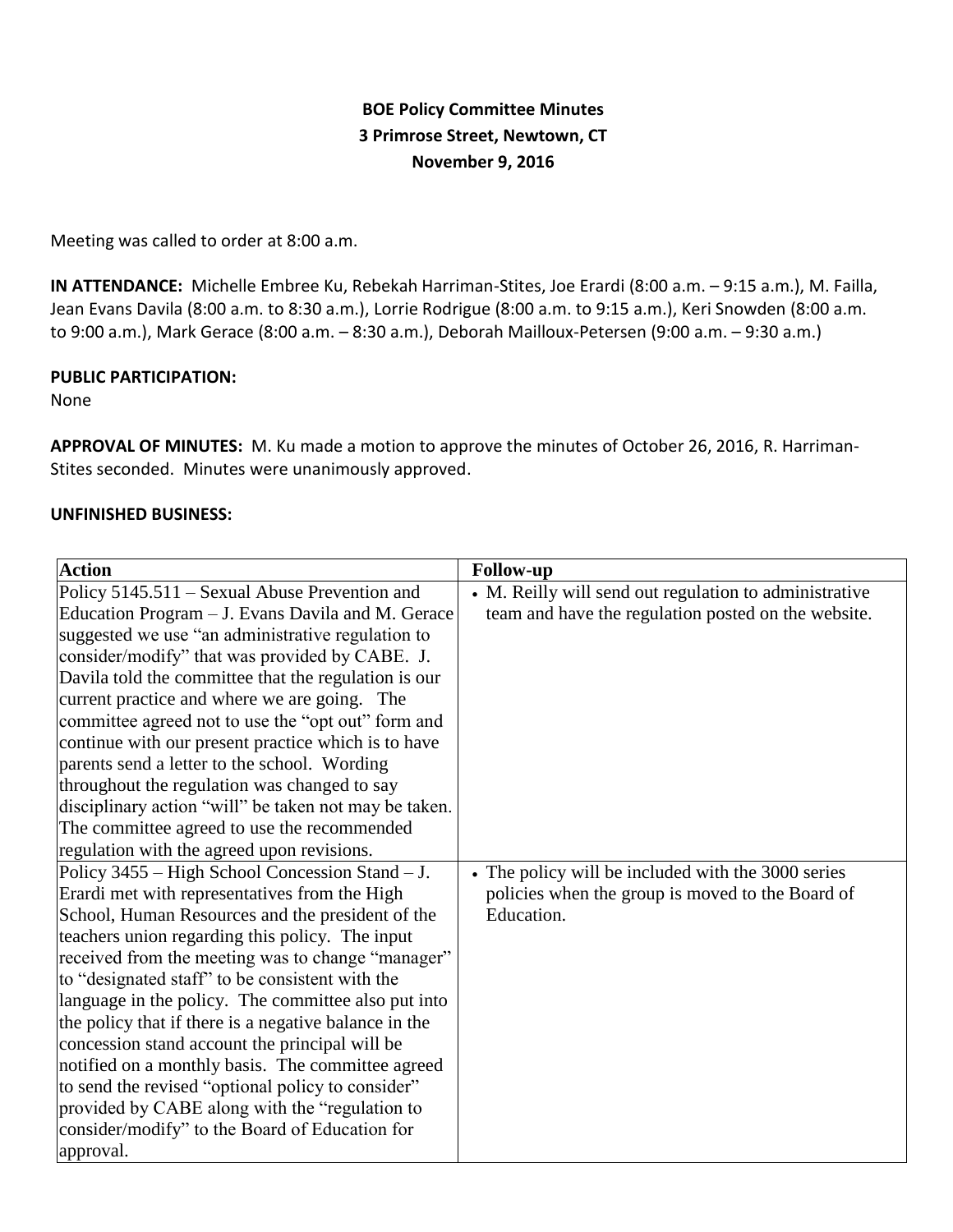| Policy 5131.914 - Model School Climate Policy – K.    | • K. Snowden will review Policy 5131.914 and Policy      |
|-------------------------------------------------------|----------------------------------------------------------|
| Snowden informed the policy committee that she        | 5131.911 with some of the Safe School Climate Team.      |
| spoke with the State and the State strongly suggests  | They will come up with a recommendation for the          |
| we use Policy 5131.914 and have Policy 5131.911       | policy and regulation.                                   |
| become the appendix. We need to take bullying out     | • M. Reilly will forward a copy of the policy and        |
| of the policy and address mean behavior. K.           | regulations to Jo Ann Freiberg.                          |
| Snowden offered to review both policies with some     | • P.A. 11-232 requires boards of education to develop    |
| of the Safe School Climate Team. They will come       | and implement a safe school climate plan to address the  |
| up with a recommendation for the policy and           | existence of bullying in its schools. The administrative |
| regulation. It was also noted that the regulation for | regulation fulfills that requirement and must be         |
| this policy must be approved by the Board.            | approved by the Board.                                   |
| Policy 5110 – Attendance – M. Reilly contacted        | • No further action required.                            |
| CABE for a copy of this policy. CABE said             |                                                          |
| according to the checklist of the 5000 series we had  |                                                          |
| a policy 7-200 which we did not use and they sent us  |                                                          |
| samples for Policy 5113 and Policy 5112 (approved     |                                                          |
| by the Board on May $5$ , 2015).                      |                                                          |
| Policy 5118.1 – Homeless Students – D. Petersen       | • The committee will review policy and regulation one    |
| gave the committee a brief overview on the laws       | more time before they are moved forward to the Board.    |
| surrounding homeless students. D. Petersen            |                                                          |
| suggested the committee use "a broader succinct       |                                                          |
| version of this mandated policy leaving off relevant  |                                                          |
| detail to the administrative regulation" that was     |                                                          |
| provided by CABE in their November update along       |                                                          |
| with the updated regulation. The committee will       |                                                          |
| review this policy and regulation one more time       |                                                          |
| before they are moved forward to the Board.           |                                                          |

## **NEW BUSINESS:**

| Policy $5144.1$ – Physical Restraint/Seclusion – D.  | The committee will review policy and regulation one.<br>$\bullet$ |
|------------------------------------------------------|-------------------------------------------------------------------|
| Petersen told the committee that employees have      | more time before they are moved forward to the Board.             |
| been CPI trained and she is working on making sure   |                                                                   |
| all schools have a Crisis Response Team and a safe   |                                                                   |
| room. She suggested the committee use "a new         |                                                                   |
| policy to consider" along with the "administrative"  |                                                                   |
| regulation for consideration" that were provided by  |                                                                   |
| CABE. This new policy and regulation will replace    |                                                                   |
| our current policy presently numbered $7-400$ –      |                                                                   |
| Physical Restraint(s)/Seclusion.                     |                                                                   |
| Policy 5113 - Attendance and Excuses - J. Erardi     | J. Erardi will have Administrative Team look at this<br>$\bullet$ |
| will have the Administrative Team look at this       | policy and bring back a suggestion to the committee.              |
| policy and bring back a suggestion to the            |                                                                   |
| committee.                                           |                                                                   |
| Policy $5113.2 - Truancy - J$ . Erardi will have the | J. Erardi will have Administrative Team look at this<br>$\bullet$ |
| Administrative Team look at this policy and bring    | policy and bring back a suggestion to the committee.              |
| back a suggestion to the committee.                  |                                                                   |